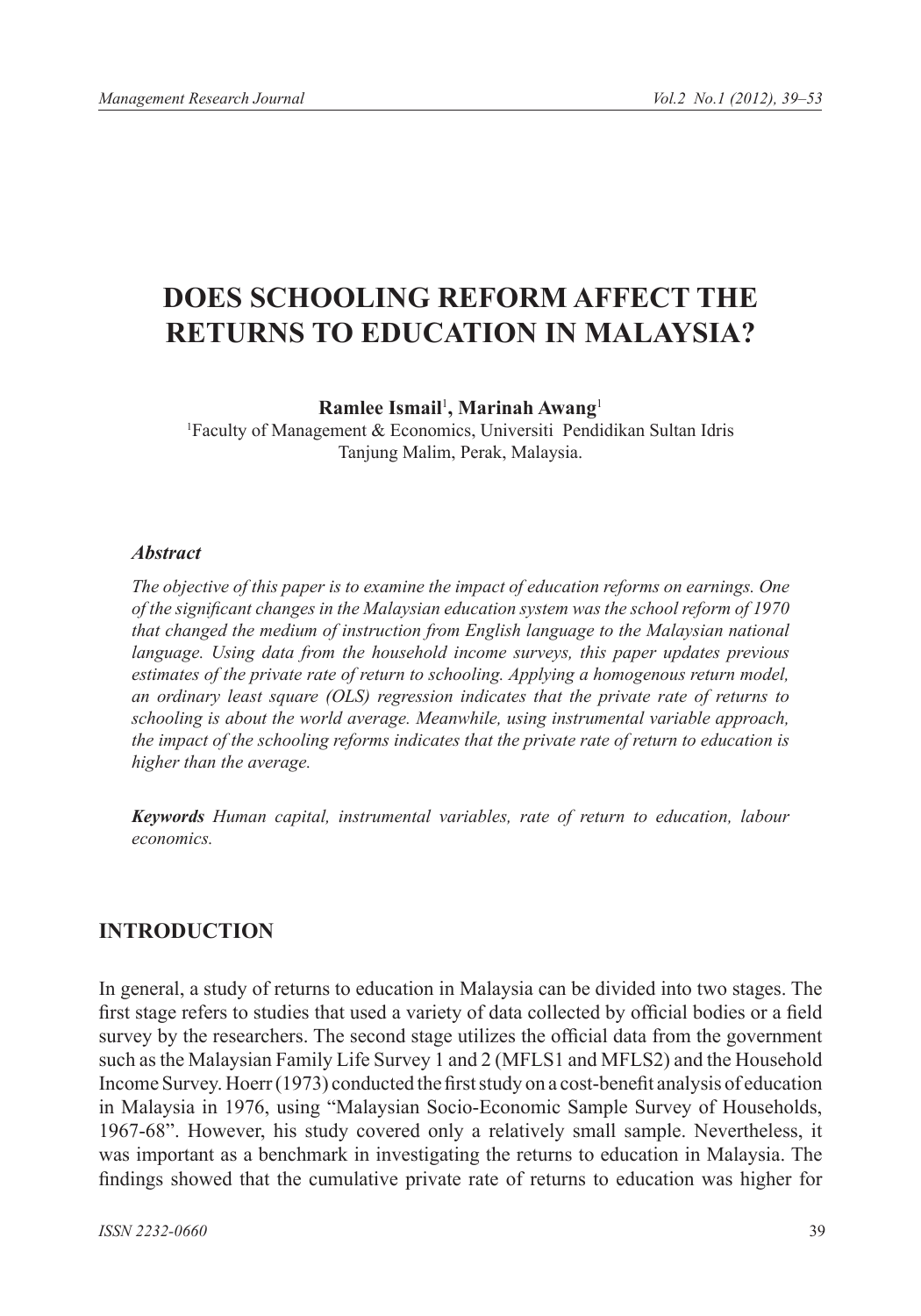upper secondary education at 17.6 percent compared to primary or higher education, which were 12.9 and 16.0 percent respectively. Mazumdar (1981) used the 1970 Post Enumeration Survey (PES) and World Bank Migration and Employment Survey (MES) in 1975 which covered a small sample of male wage-earners and self-employed workers using information from three urban areas. Lee (1980) used non-random samples of 1,179 from private sector and 792 samples from public sector employees in Klang Valley. These studies concluded that the earnings variation in human capital theory is largely explained by education. Chapman and Harding (1981) found that the average returns to education was 9.37 percent. Unfortunately, these figures did not represent the Malaysian population as a whole but might be true for the returns of their samples, which covered less than a thousand respondents.

A second stage of studies on returns to education was a study from MFLS 1 and 2. This survey was conducted for the purpose of gathering information data on economic and biological aspects of fertility rates and other related variables. It was conducted by the government during 1976-79 (MFLS1) in Peninsular Malaysia. The sample consisted of 1,262 households in which at least one married women was aged less than 50 years old at the time of survey. It also included the earnings and occupational histories of the women, and the data for the husbands. Blau (1986), Gallup (1997) and Chung (2003) estimated the rate of return to education. However, the results of their studies were inconsistent, probably because their objectives and methods were different. The average rate of returns to an additional year of schooling education reported by Gallup was 7.6 percent. On the other hand, Blau and Chung did not report the overall returns. Rahmah & Rogayah (2003) found that the means of schooling for skilled, semi-skilled and unskilled workers were 14.25, 11.18 and 10.45 years respectively. Chung (2003) has revealed the marginal returns to education were 12 percent for lower secondary, 17 percent for upper secondary, 26 percent and 17 percent for pre-university and higher education respectively. In 2004, Chung (2004) has estimated the rate of returns to schooling in Malaysia using a massive data set, the Malaysian Household Income Survey 1997. She found that the marginal gross return was higher at the upper secondary to pre-university level where an individual has an annual gross return of 22.9 percent. This result is consistent with the previous findings but contrasts with the study carried out by Hoerr. However, due to the many differences, a comparison between the earlier and later studies does not always hold true. For example, the study conducted by Chung was more comprehensive. In addition, the data sets also added more explanatory variables, including wage earners, self employed, marital status and gender.

Most of the studies were inconsistent and reported different findings. The estimates of returns to education were inconsistent for two main reasons. Firstly, the data sets in the studies are different. Secondly, the method or model specification was not the same despite most of the studies having used OLS as a tool of analysis. The limited data and resources, and to some extent the choice of schooling and earnings variables, also give a different impact on returns to education. Moreover, some of the studies, such as Gallup (1996) and Mazumdar (19810, for example, emphasize income inequality rather than return to schooling. The explanatory variables in the earnings equations are also inconsistent. Blau (1986), for example, included the dummy for occupation in the regression which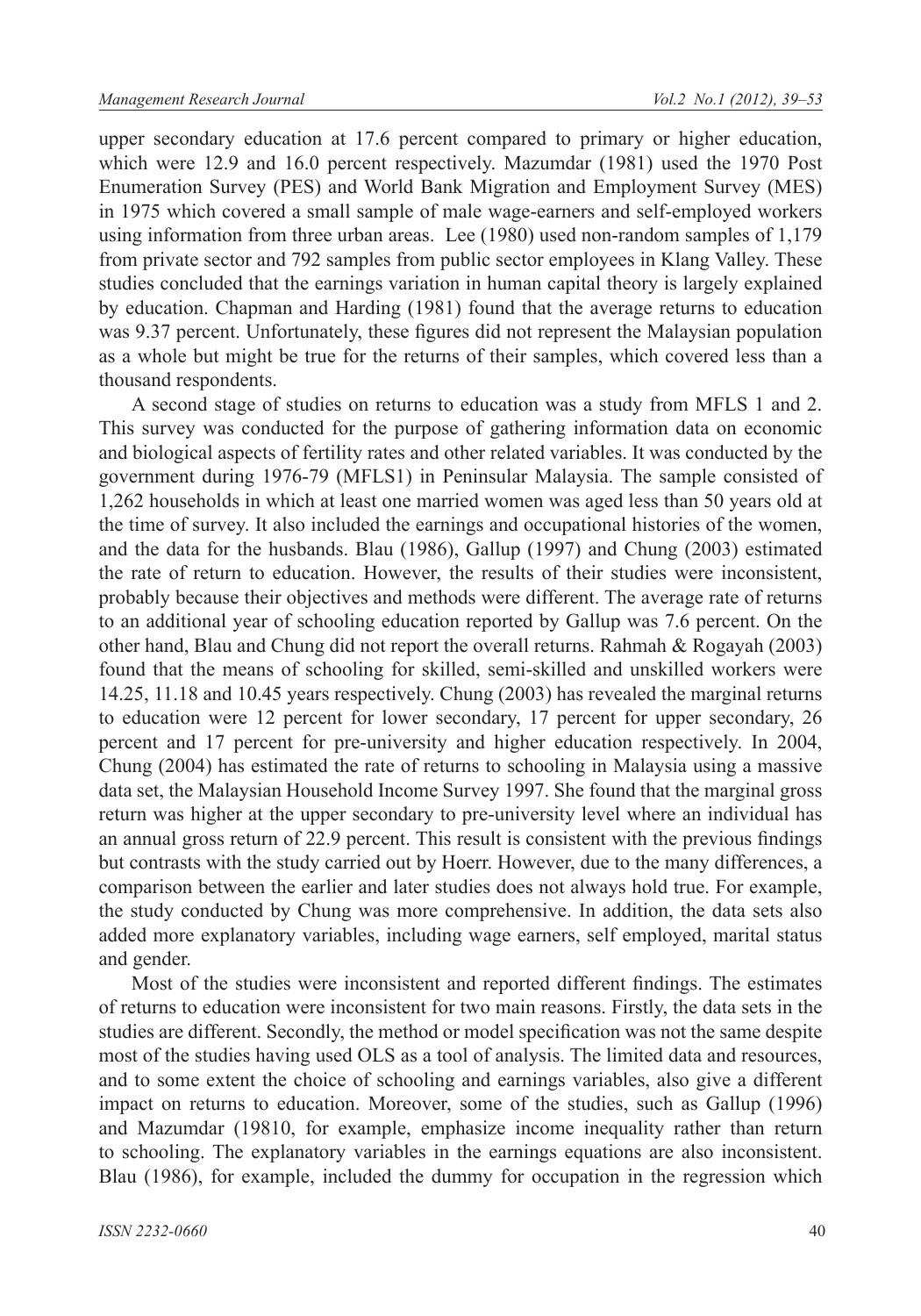would have an impact on schooling coefficients. Nevertheless, this is common when researchers intend to include whatever variables are available from a data set. Income data is known to be difficult and costly to collect. The dissimilarity of methodological aspects and data availability, economic and educational change will affect the outcomes. On top of that, the results may suffer from the bias of estimation either from measurement error, omitted variables or the absence of information about how ability affects schooling choice. Nevertheless, these studies that estimate the returns to education have made a great contribution to the literature relevant to Malaysia.

In this study, the objective is to update the private rate of return to education in Malaysia using the latest data set: in particular, to estimate the average return for an additional year of schooling. Furthermore, it will provide new evidence of returns by using latest data sets. Additionally, a main objective is to clarify the difference in the returns to different individuals due to the impact of the schooling reform. It will estimate the returns using the alternative method, i.e. the Instrumental Variable (IV), providing a new estimate of the returns for those who were affected by the educational reforms. The IV method is increasingly important in the literature because it also reduces the potential bias. This method has never previously been applied to the Malaysian data.

#### **The Malaysian Education System**

Currently, the Malaysian education system consists of pre-school, primary school, secondary school and higher learning institutions. The main purpose of pre-school is to prepare a basic education of young children before they go on to formal education. The objectives of pre-school education are to foster love for the country, instil moral values, and develop character, develop basic communication skills, respect the national language, acquire the basics of the English language, appreciate physical activities and, finally, to develop critical thinking skills through enquiry and the use of all the senses (Ministry of Education - MOE, 2001). The pre-school begins at the age of 5 or 6 at a government kindergarten, a non-government agency or a private sector kindergarten.

Primary education starts at seven and ends within six years. The structure of primary education in Malaysia can be divided into two phases. The first phase is from Year One to Year Three and the second phase is from Year Four to Year Six. During the first phase, students will go through the curriculum to master the 3Rs; i.e. Reading, Writing and Calculating (Arithmetic) to be used in daily life. The second phase, i.e. from Year Four to Year Six, mastery of the 3Rs is reinforced and emphasised by acquisition of general knowledge, pre-vocational education, and the development of personality, attitude and social values as well. Over the six years of primary education, students are assessed by continuous school-based assessment until, at the end of Year Six; they experience the first National Examination known as Primary School Achievement Test (PSAT) to evaluate their performance. All students are automatically promoted to secondary school after completion of six years in primary school.

The normal duration of secondary schooling is five years but it is divided into two levels. Level one refers to Form 1, 2 and 3 (Lower Secondary) and level two refers to Forms 4 and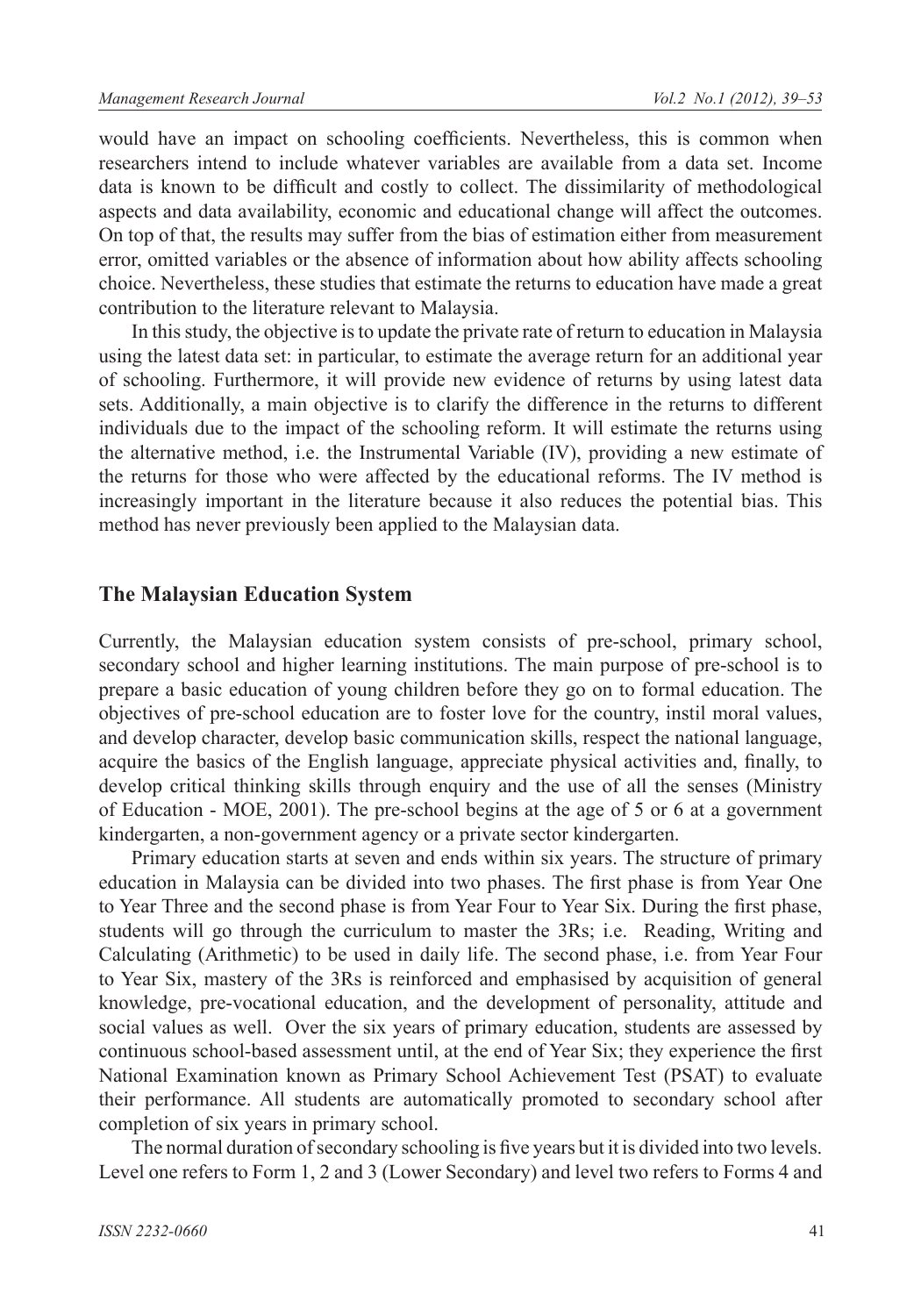5 (Upper Secondary). Under the New Integrated Secondary School Curriculum, secondary school offers a comprehensive education programme with a wide range of subjects from the arts and sciences to vocational and technological education with a practical basis. During this period, students in the government schools must sit two national examinations at the end of each level; namely Lower Secondary Examination (LCE) at the end of level one, and Malaysian Certificate of Education (MCE) after finishing level two. The Upper Secondary Education offers choices to students to fulfil their needs, skills and interests in career development. All Malaysian government schools use the same curriculum known as the Integrated Secondary School Curriculum. Besides these schools, another choice is to enter Technical and Vocational Schools which offer core and elective subjects in various technical and vocational combinations. The purpose is to prepare students to pursue their study to technical and engineering tertiary education, or to enable them to take up a career as technical and semi-skilled workers. They have two years to prepare themselves for the third national examination, which is the Malaysian Certificate of Education (MCE). Post-secondary education offers school leavers or students the opportunity to continue their studies after completing five years of secondary education. The options in post-secondary education are not only in the academic field but also in various studies including matriculation, technical and vocational, and short term courses. These courses are conducted by government and, non-government agencies, or in the private sector. Form 6 education is a continuation of the five years of academic schooling that helps students to prepare themselves to qualify to go to the university. It takes two years to complete the post-secondary education either in the science or the arts stream before the student can sit for the Higher School Certificate (HCE), conducted by the Malaysian Examination Council.

## **Schooling Reforms**

The post-independence era was the basic starting point for the foundation, continuous changing and development of the Malaysian education system today. The early years of independence were the period of reconstruction intended to build the nation in the Malaysian mould. At that point of time it was thought to be very important to integrate the multiracial society and to build up a strong nation. The basis of that unity was to be laid by the school and education system. It was an important objective of the education policy to bring together all races by gradually making the Malaysian language the medium of instruction, as addressed in the Razak Report of 1957. This report was reviewed by the Review Committee (known as Rahman Talib Report, 1960) which suggested that the public accepts the education policy proposed by a previous report. The recommendations from both reports were important sources for the most significant shift in Malaysian education that led to the implementation of the new Education Act in 1961. The act also provided comprehensive and universal free education whereby all students were granted automatic promotion up to Form 3 (Grade 9) in secondary schools (MOE, 1980).

The first impact of the changes was the upgrading of the various types of primary schools to national schools. Subsequently, gradual implementation of the Act has seen the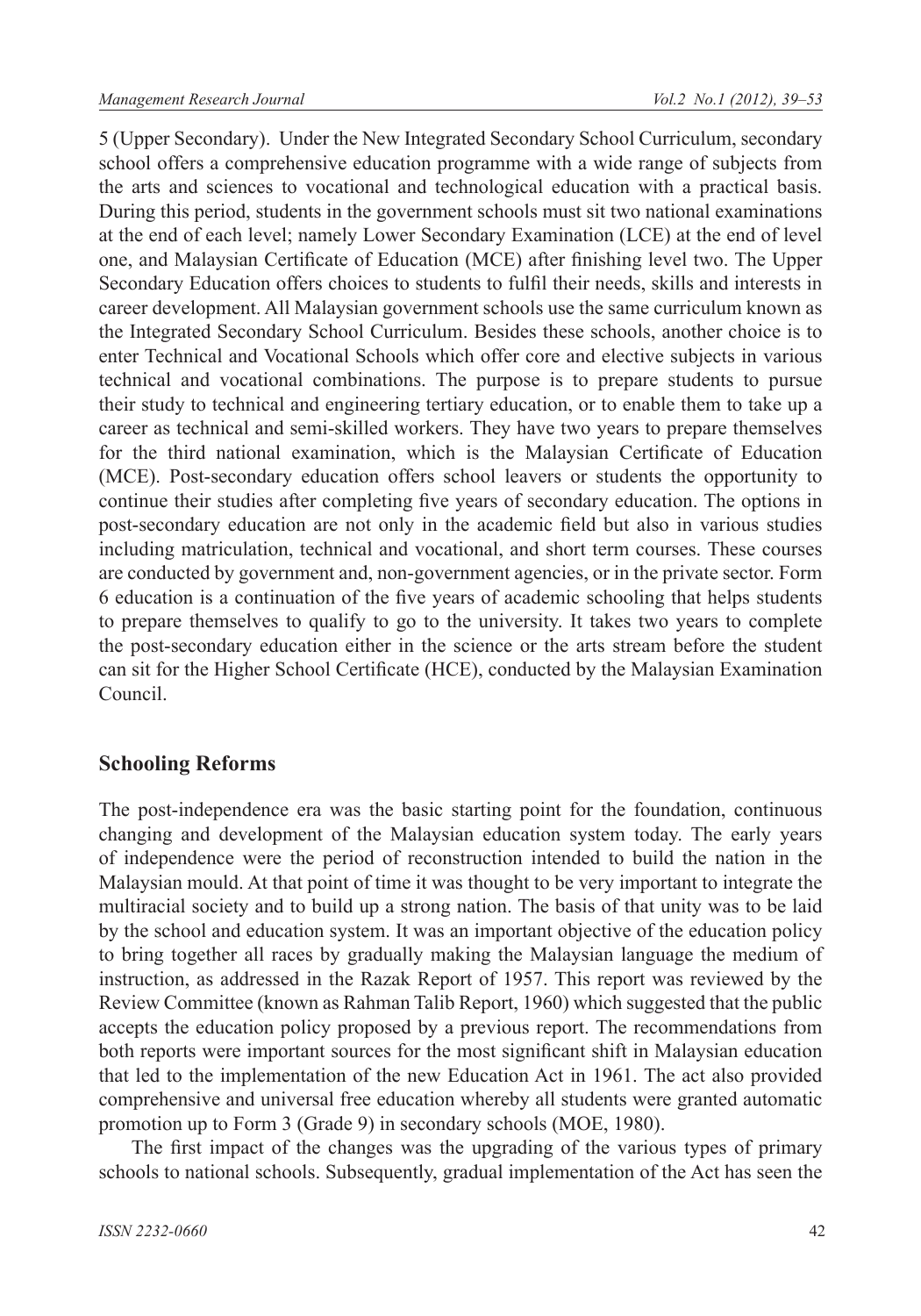overall changes from the British education system to the Malaysian education system, with a Malaysian outlook and orientation. The second impact of the legislation was the introduction of the Malaysian language as the official medium of instruction in all government schools. It was started in Primary 1 in 1970, and continued thereafter. At the end of 1978, all schools were using this language as the medium of instruction and in the mid-1980s the universities followed suit. This was a significant change in the Malaysian education system. The adoption of the Malaysian language at all levels was considered necessary to ensure that the education system became a tool for the integration agenda as addressed in New Economic Policy, 1971-1990. It also aimed to promote nationhood and national identity starting from the grassroots level (Neville, 1998). On top of that, the school reforms will give better opportunities to people in rural settlements and to poor families in the enhancement of their level of schooling. Furthermore, it was seen as the main tool to be used in the eradication of poverty, narrowing and eventually closing the education gap between regions and races, as well as integrating the education systems of the Sabah and Sarawak states with the national system (Okposinet al., 2005).

Since 1970s, the education system also reflected the changes in the needs of labour market changes in which there was great emphasis on science and technology. Technical and vocational courses were also popular due to the higher demand for skilled and semiskilled labour. The curriculum also changed tremendously by adapting the syllabus to the changing needs of the nation, especially the adapting of the curriculum to fulfil the development needs of the country. The last decade of the twentieth century witnessed an extraordinary and accelerating change in the Malaysian education system. Due to liberalisation, the globalisation process and advances in information technologies, the Malaysian education system has had to maintain a pace parallel to the international process. A balanced and integrated approach has been taken to make sure that the nation is not left behind in terms of technological development. The country should move at the same pace and should also grab the emerging opportunities of new technologies, economic and social progress, by re-structuring and re-focusing, as well as reforming, its education system towards the market needs, and to meet global competition. In order to do this, some changes had to be made and, accordingly, several adjustments were carried out such as the Education Act 1961 being replaced by the Education Act 1996. Furthermore, some educational legislation was enacted and amended to support the new aspiration to achieve a developed nation by 2020. The important legislation educational institutions are University and Universities Colleges 1996, Private Higher Education Institution Act 1996, National Accreditation Board 1996, National Council on Higher Education 1996 and National Higher Education Fund Board 1996.

## **METHODOLOGY**

The empirical analysis of this study uses the human capital earnings function to estimate the private rate of return to education in Malaysia. Since the breakthrough by Mincer (1974) the earnings function has been widely used to estimate the returns to education. According to Card (2001), this path-breaking work was extensively used by economists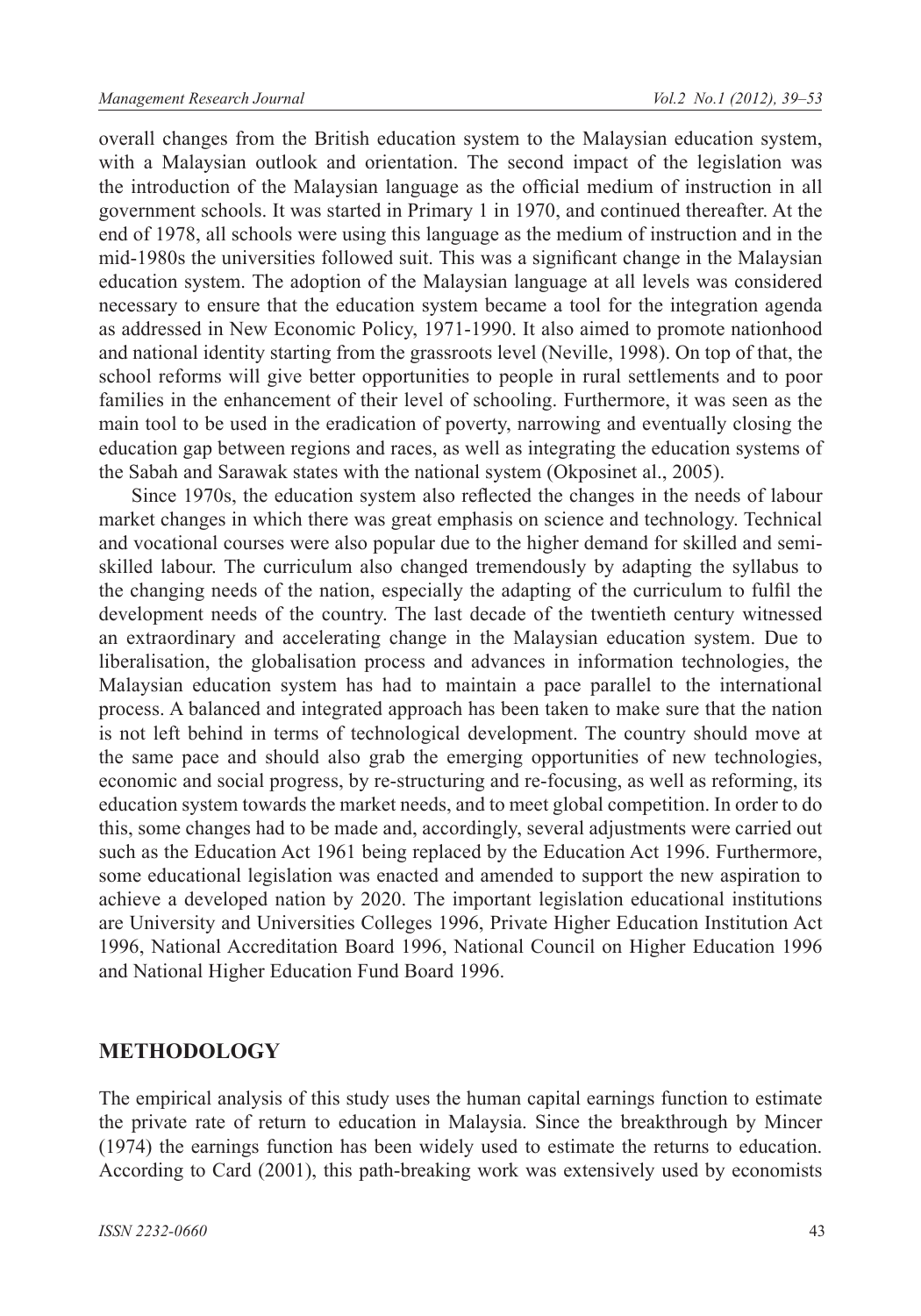as an econometric approach to estimate the rate of return to investment in education. The empirical model used in this study will start from the Mincerian earnings function that is already known in the literature as a benchmark and will use this to estimate the average private rate of returns to education in Malaysia. The basic specification is;

$$
1nW_i = \alpha + \beta_i S_i + \lambda_1 Exp_i + \lambda_2 Exp_i^2 + \varepsilon_i
$$
\n(1)

where ln  $W_i$  is log earnings,  $S_i$  is years of schooling,  $Exp_i$  is the potential experience of individual *i*, and  $\varepsilon$ <sub>*i*</sub> is well-behaved error term. The last term of equation,  $Exp_i^2$  represents the experience squared to capture a concavity of the observed earnings profile. Due to the absence of the completed data on experience, Mincer proposed the "potential experience", i.e. the number of years individual A could have worked after completing schooling and then, assuming that he/she starts schooling at 7 years old and begins working immediately

after  $S_i$  of schooling, hence  $Exp_i$  is equal to A–S–7 (Age – Years of Schooling – 7). Running the simple Ordinary Least Square (OLS) regression to the above equation, one can estimate the coefficient  $\beta$ <sub>i</sub> as the average of private rate of return to schooling (Card, 1999). The estimation of the parameters  $\lambda_1$  and  $\lambda_2$  will become positive and negative respectively. Mincer (1974) claimed the weekly earnings were preferred as a dependent variable in the model. His argument was that individuals with more education tend to work more and will receive higher earnings compared to those with less education. However, in the literature on the human capital earnings function a variety of earning measurements have been used to estimate the rate of return. For example, the alternatives of annual or monthly earnings have been used as the dependant variable, depending on the data availability. Consistently, the earnings variable in equation (1) makes use of the logarithm form because the distribution of log earnings is very close to a normal distribution, especially log hourly wages (Card, 1999). In addition, it is preferable to use the log transformation based on the success of the standard (semi-logarithm) human capital earnings function (Willis, 1986). The method used here is preferable having regard to the data available and the log transformation is convenient for interpretation in this study. For the purpose of this study, independent variable will use monthly earnings depending on what is reported by the survey.

Despite the popularity of using OLS with the Mincerian earnings function, its use raises a number of issues regarding the robustness of estimation. OLS regression of log earnings on schooling will produce bias in estimation on  $\beta$ <sub>i</sub> because of the correlation between  $S$ <sub>i</sub> and  $\varepsilon$ <sub>i</sub>. The sources of bias could emerge from three sources. Firstly, returns bias – this occurs because of the correlation between marginal returns with the schooling choice of  $S_i$ . It is not very clear, but depends on the average returns among the sub-population

of those with  $S_{1i}$ . Schooling may be endogenous as a result of the individual's optimal schooling choice. Consequently, OLS estimates will be biased upward. Secondly, ability bias due to the unobservable factor that is correlated with both schooling and wages, also leads to estimation bias. Moreover, if ability is believed to be associated with both wages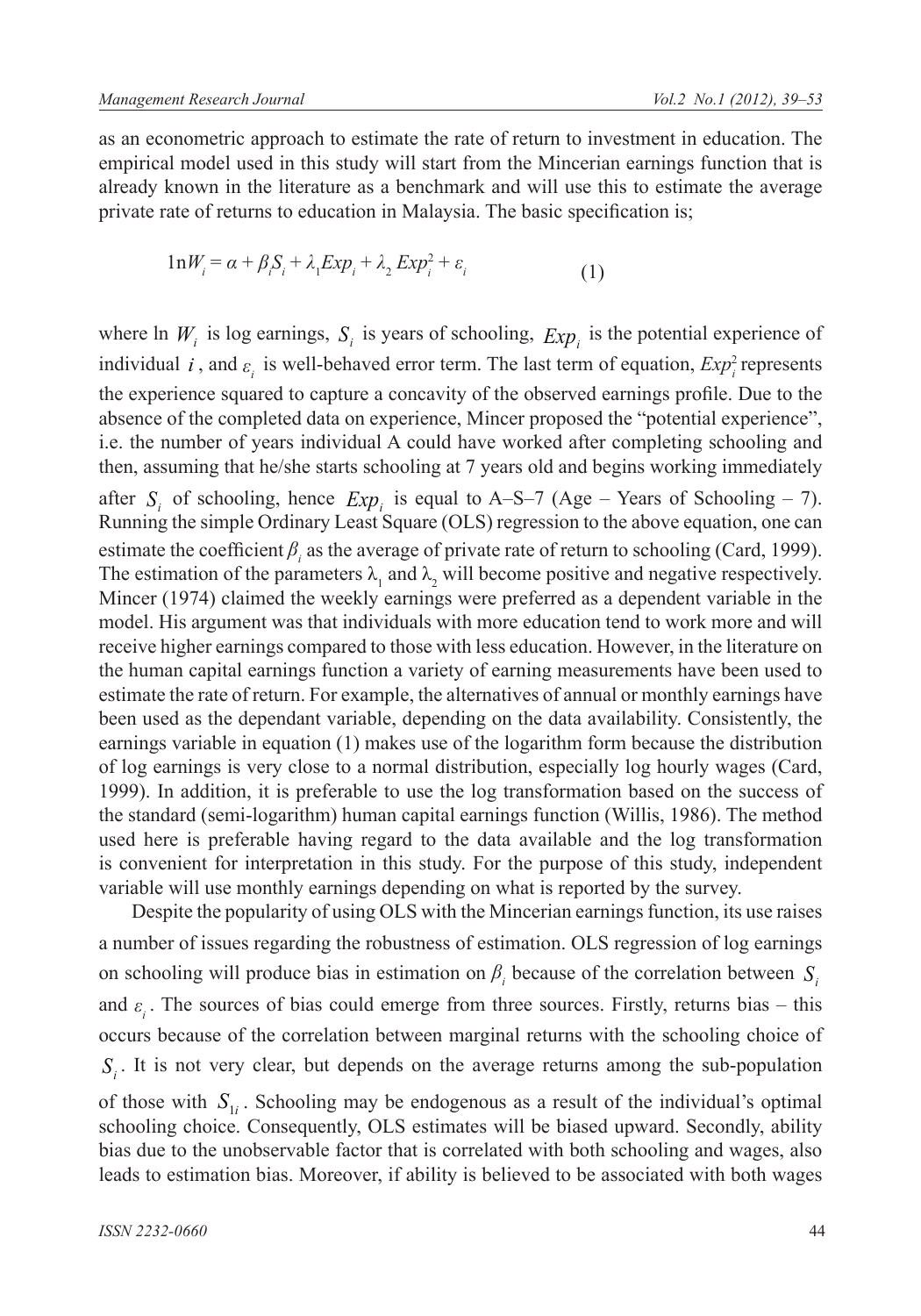and schooling (Ashenfelter et al., 1999), estimates of the return to schooling will tend to be biased upwards (Grilihes, 1977; Card, 1999). However, most of the cases of omitted ability are biased by not more than 5-15 percent (Schultz, 1988). Finally, a third source of potential bias is associated with the measurement error. This bias, associated with schooling measurement, age and experience, is misreported in the data (Angrist & Krueger, 1992). The simple way to deal with this problem is to include the omitted variable in the equation. This means that ability becomes an explanatory variable in the equation. Nevertheless, it must be taken into consideration that ability itself is also influenced by schooling; hence, using the proxy, this variable will be biased downwards (Ashenfelter et al., 1999). But recently most researchers have used IV estimation to avoid this bias, although there is still no consensus about the better approach.

The impact of schooling reform to the private rate of return to education can be estimated using the Instrumental Variable (IV) approach. The IV operates by constructing another variable, which is not correlated with the earnings function, which will generate an unbiased estimation of the rate of return. The general endogenous schooling model consists of the two equations below;

(3)

$$
1nW_i = X_i' \delta + \beta_i S_i + \mu_i
$$
 (2)

where  $S_i = Z_i^{\prime} \alpha + v_i^{\prime}$ 

In equation (2),  $1nW_i$  is determined by a vector of exogenous variables  $X_i$  and years of schooling  $S_i$ . Meanwhile, the  $\beta_i$ 's coefficient is interpreted as the private rate of return to education. Estimation of the equation (2) by OLS will yield unbiased estimate of  $\beta$ <sub>i</sub> if the  $S$ <sub>i</sub> is exogenous, so that is there is no correlation between the two error terms. If this condition is not satisfied alternative estimation methods (i.e. IV approach) must be employed since OLS will be biased. The model is a reduced form in which providing variable in vector Z<sub>i</sub> that is not contained in *Xi* (Pon & Gonzalo, 2001; Chernozhukov & Hansen, 2008; Marmer & Sakata, 2011). That is a vector of exogenous variables which is determinant of schooling that can legitimately be omitted from the earnings equation. Then, replace the schooling in equation (2) with the predicted or fitted value for schooling. This basic idea of IV operates using two steps. First, estimate the effect of the IV variable on schooling and, then estimate the effect of the instrumental variable on earnings. This is based on the assumption that the instrument is correlated with earnings only because it influences schooling, so the ratio of the effect of the instrument on earnings to its effects on schooling will provide an estimate of the causal effect of schooling on earnings (Ashenfelter et al., 1999). Many researchers apply IV estimation with different types of policy reforms to estimate returns to schooling and compare the results with those derived using OLS. For example, Harmon and Walker (1995) used the change in the school leaving-age (SLA) in UK, which first occurred in 1946 from 14 to 15, and then from 15 to 16 in 1973.The exogenous impact on the Malaysian education system was the introduction of the Malaysian language as the official medium of instruction, and this is the instrument chosen in this study. Under these circumstances, those students born after 1963 automatically used the national language in the learning process. The dichotomous variable, we called D70, is a dummy variable which is equal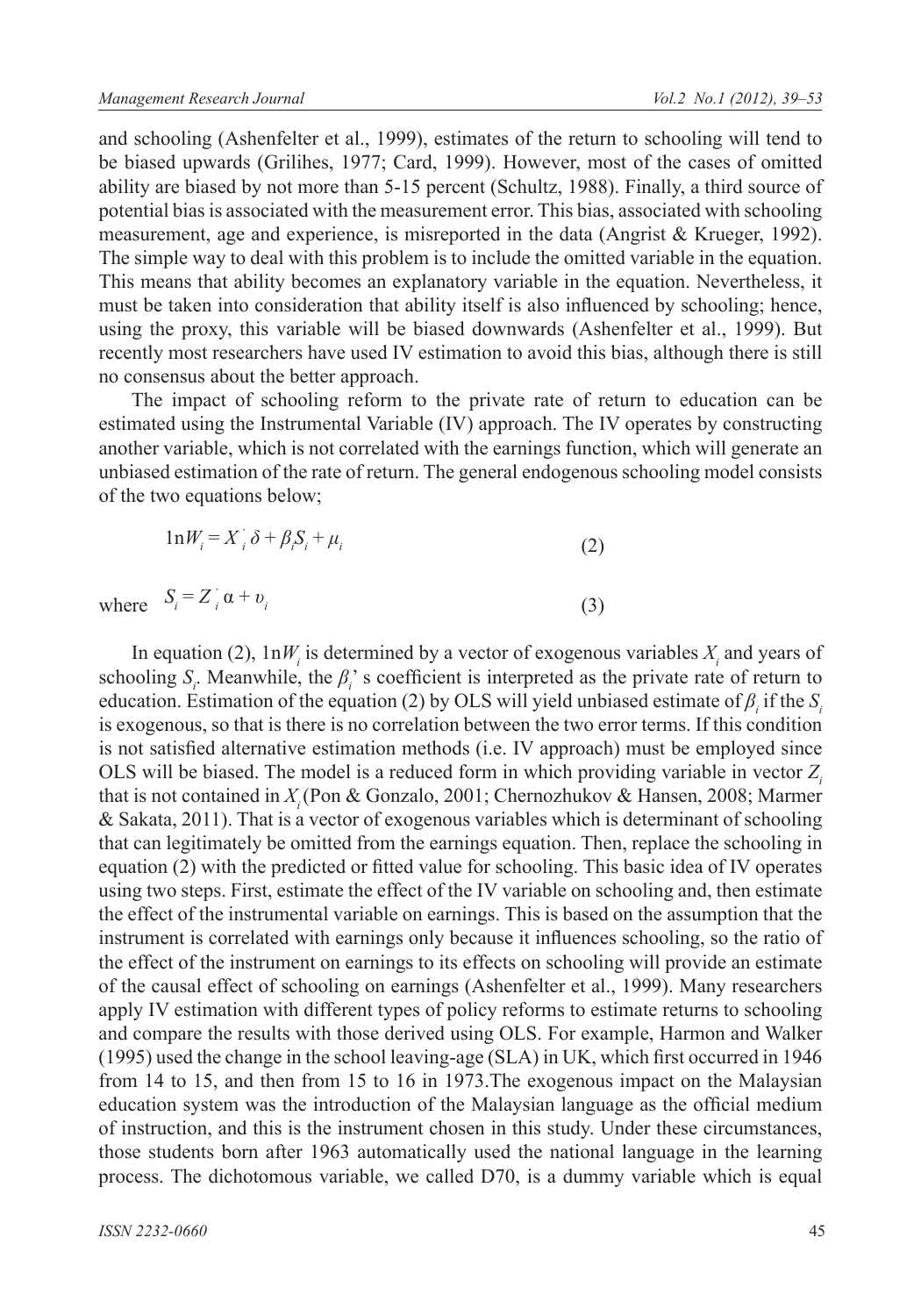to 1 for individuals starting schooling in 1970 and thereafter, and otherwise is equal to 0. It also added the same controlling variables as in previous OLS estimations. Given the year of the reform, affected individuals  $(D_i = 1)$  are taken to be those who were born in 1963 and later. This exogenous variable affected the decision and opportunity to pursue education at higher levels. In this context, IV estimates of the return to schooling using a medium of instruction reform as the instrument, would be interpreted as the average return to schooling for those who affected by the policy reform. Borrowing the terminology from the literature on "treatment effects",  $D_i$  (exposure to different education system reform) is independent of individual ability and the reduced form schooling residual (Heckman & Vytlacil (2000), with the assumptions that there is heterogeneity in the returns to schooling and that the IV estimate is the "Local Average Treatment Effect (LATE)" (Blundell et al., 2000; Imbens & Angrist, 1994; Blundell te al., 2004 and Oreopoulus & Salvanes, 2009).

This study used data from the household income survey, which were covered about 37,763 households in Malaysia. 11.42 percent or 4,313 observations from this survey were dropped from the estimation as those not in the labour force. It also excludes people with no income at the time of survey. Those with extraordinary earnings, i.e. more than MYR50,000 per month are also excluded. For the year 2002, only 5 observations earned an amount equal to or more than this. Students, pensioners, housewives and unpaid workers were also not included. This group consists of 3,760 observations from the whole population. The final sample of year 2002 is 13,326 observations or approximately 35.29 percent of the total heads of households in the surveys. The household income survey of year 2004 is included information from 36,481 household heads. Initially, 22.19 percent of these observations were dropped from the population because they were not in the labour force. Next, the pensioners, students, house makers and unpaid workers were excluded. This left 13,492 from the 2004, approximately 36.98 percent from the total of household heads in 2004.

#### **THE RESULTS**

The return of education in the homogenous return model is constant across individuals. The empirical results were derived from the estimation using equation 1 as presented by Table 1. Column 2 and 4, reported the OLS estimates for year 2002 and 2004, respectively. It estimated the Mincerian earnings equations where the natural log of monthly earnings received by an individual is a function of years of schooling, potential experience and its square, while the control variables used dummies for gender, marital status, household heads' activities and location (settlement type and zone of residential). The average private rate of return for an additional year of schooling was 10.51 percent in year 2002 and 10.04 percent in 2004. One additional year of experience increased earnings by 4 percent in 2002 and 3 percent in 2004. With the exception of the dummy for employee (in 2004), all parameters are significant at 0.05 levels or better in all years. Most of coefficients are significant at 0.001. The results show the Malaysian data are consistent with the basic human capital model. Regression on earnings function by controlling gender, marital status, activity and area of residence give results that are in line with the basic theory. Schooling and experience are positively correlated with earnings but experience squared is negatively correlated.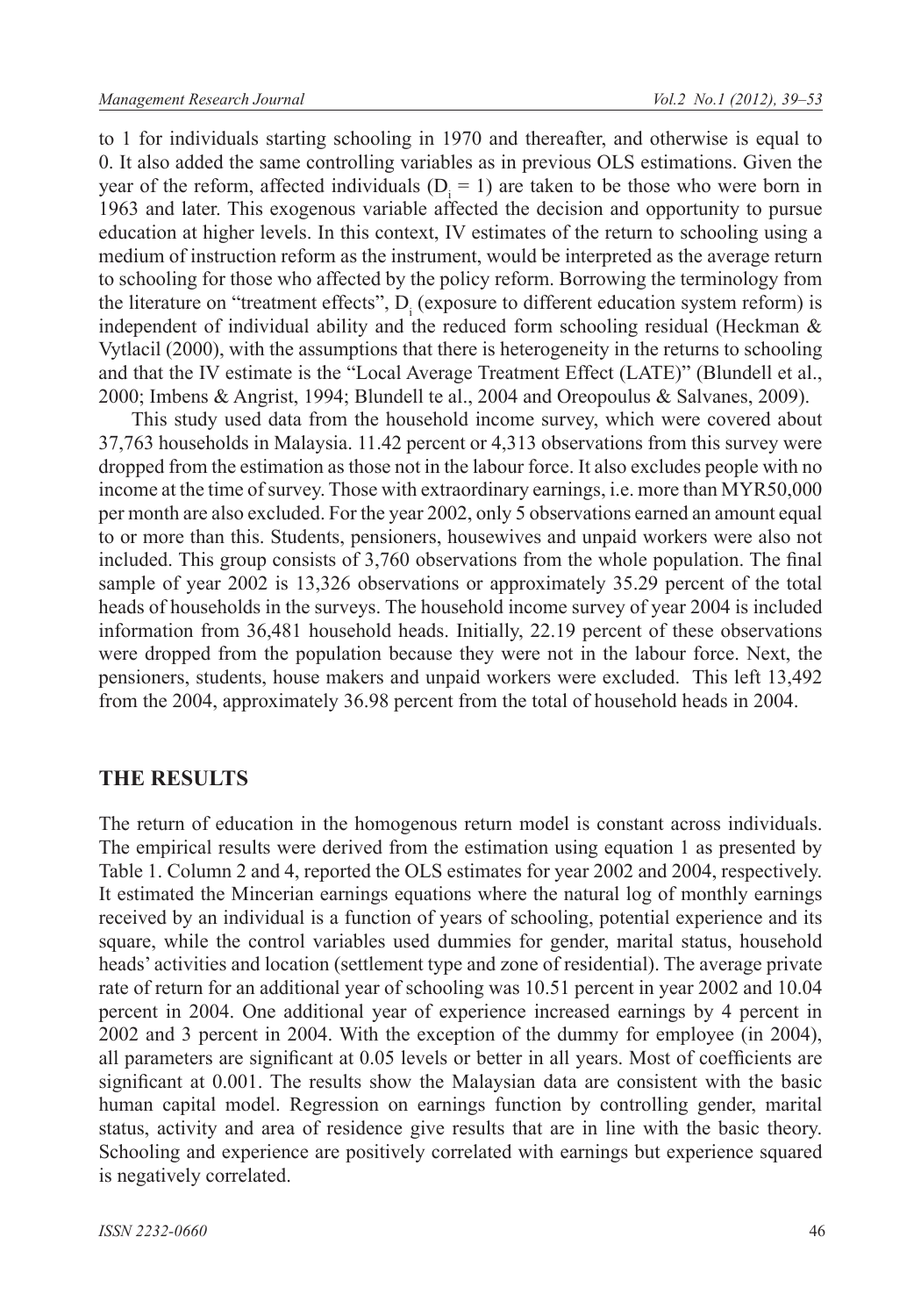The average return to education based on a homogenous return model (OLS) for Malaysia is consistent with the average return for middle-income countries, which is 10.7 percent (Psacharopoulos & Patrinos, 2002) and slightly higher than the Asian average. The private rate of returns for Asia as a whole in 2004 was 9.9 percent (Psacharopoulos & Patrinos, 2004). Nevertheless, it is low compared to the Asian Tigers. For example, in Singapore with an average return of 13.4 percent in year 1974 (Psacharopoulos & Patrinos, 2004) and 13.1 percent in year 1998 (Sakellariou, 2003); the Republic of Korea from 12 to 13.5 percent between 1974 and 1986 (Ryoo et al., 1993). But, in Thailand which is similar in terms of economic development the private return almost equals to the return for Malaysia. For example, an average return in Thailand (Hawley, 2004) was estimated at between 10.3 and 10.7 percent from 1985 to 1998. Both Malaysia and Thailand enjoyed considerably higher returns compared to the rest of Southeast Asia. In Vietnam, for example, average returns from education for an additional year of schooling were 4.8 percent for the overall sample, and 3.4 and 6.8 percent for males and females, respectively (Moock et al., 2003), whereas, in Indonesia young people benefited slightly more than those in Vietnam from an additional year at 7.0 percent in 1995 (Duflo, 2001).

Previous estimates for Malaysia in 1979 (Psacharopoulos, 1994) indicated a homogenous return of 9.4 percent. Meanwhile, average returns for secondary education and higher education were 32.6 and 34.5 per cent, respectively. However, the large swing over such a small period of time shown in this result is suspect. The mean years of schooling (at 15.8) is very high and this may explain the seemingly unusual result. Furthermore, other related studies in Malaysia reported the returns for each level of schooling rather than the average returns for an additional year of schooling. For example, Hoerr (1973), Lee (1980), Mazumdar (1981), Gallup (1997), and Chung (2003 & 2004) reported with regard to the level of education. They did not present overall rates of return, thus, it is very difficult to look at the trend of previous returns. Rupert (1998) using a household data set, found the rate of returns to education was 2 percent. However, her studies do not use individual earnings but total labour income as a dependent variable. As well as basic human capital, she put types of occupation in the models. Most of the coefficients were statistically significant, but the rate of return was very low for a developing country, probably due to the multicolinearity. Occupation is slightly related to education.

Now we consider the heterogeneous returns model, i.e. IV approach. The first step of estimation is to examine the relevance and validity of the instrument. The strong correlation between dummy D70 with endogenous variable (schooling) and orthogonality to the error process needs to be confirmed. Otherwise, the results will be biased and inconsistent. The degree of correlation to the endogenous variable is tested by examining the fit of the first stage equation which included the dummy D70 (Bound te al. (1995); Patrinos & Sakellriou, 2004). The results of tests using a dummy year of changing the medium of instruction in schooling are statistically significant. The F-test is equal to 9644.73 and p-value is 0.000 for 2002 and  $75534.30$  (p = 0.000) for 2004. With regard to the quality of the D70's dummy, the F-test on excluded variables and partial  $\mathbb{R}^2$ , is reported in the first row under Test Result at the bottom of the Table 1 (Column 3 and 5). Furthermore, the "robust" regression approach is used in case heteroskedasticity errors are present.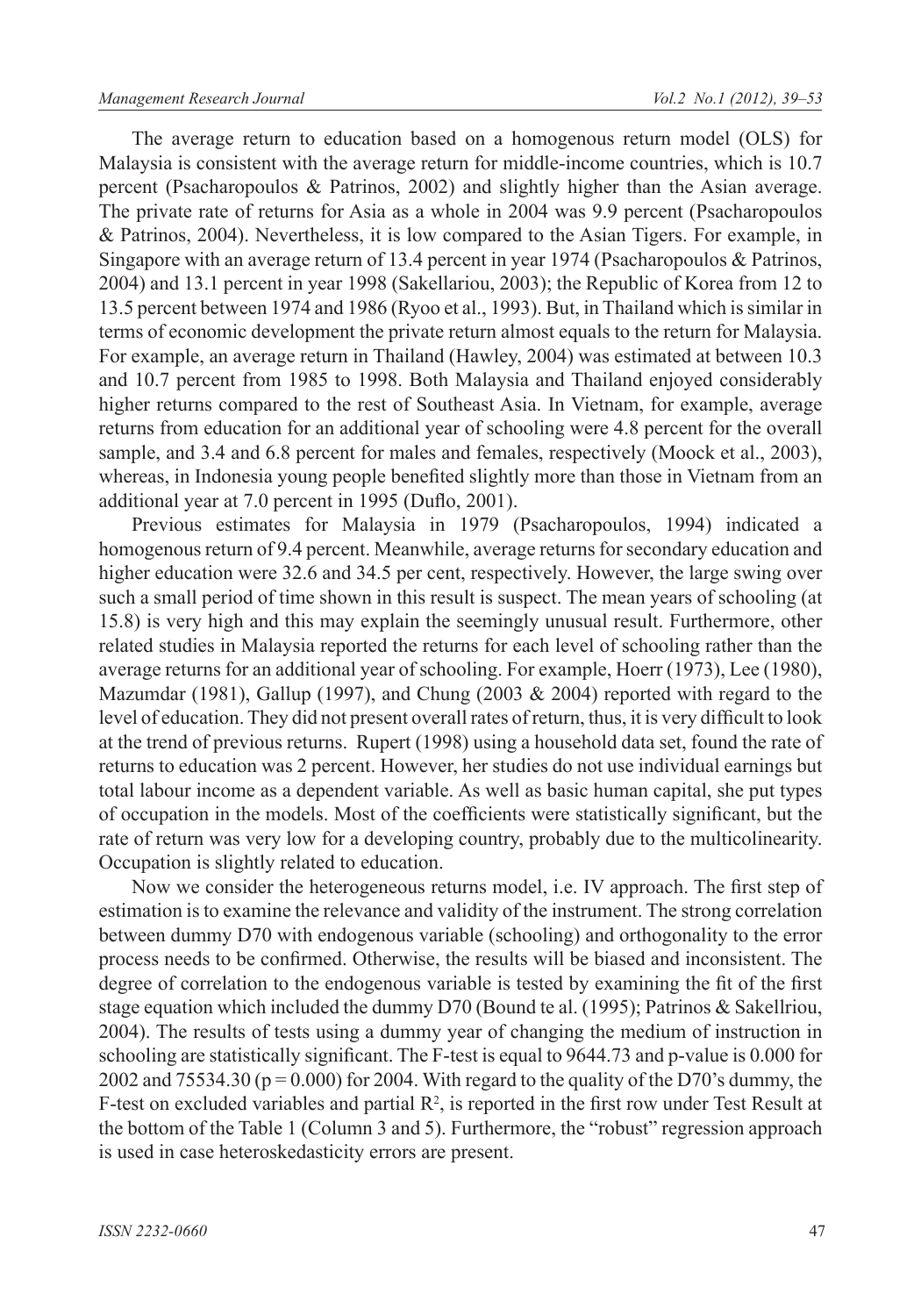#### *Management Research Journal Vol.2 No.1 (2012), 39*‒*53*

| <b>Variables</b>                             | 2002       |            | 2004       |            |
|----------------------------------------------|------------|------------|------------|------------|
|                                              | <b>OLS</b> | IV         | <b>OLS</b> | IV         |
| Schooling                                    | $.1051**$  | $.1174**$  | $.1004**$  | .1109**    |
|                                              | (.0018)    | (.0049)    | (.0018)    | (.0043)    |
| Exp                                          | $.0381**$  | .0394**    | $.0292**$  | .0298**    |
|                                              | (.0016)    | (.0017)    | (.0016)    | (.0016)    |
| Exp2                                         | $-.0005**$ | $-.0004**$ | $-.0003**$ | $-.0002**$ |
|                                              | (.0000)    | (.0000)    | (.0000)    | (.0000)    |
| Female                                       | $-.1037**$ | $-.1061**$ | $-.0859**$ | $-.0873**$ |
|                                              | (.0178)    | (.0178)    | (.0178)    | (.0180)    |
| Single                                       | $.1140*$   | $.1069**$  | $.1513**$  | $.1453**$  |
|                                              | (.0165)    | (.0165)    | (.1646)    | (.0173)    |
| Widow                                        | $-.0794*$  | $-.0757*$  | $-.0074$   | $-.0033**$ |
|                                              | (.0311)    | (.0312)    | (.0311)    | (.0292)    |
| Divorced                                     | $-.0825**$ | $-.0776*$  | $-.0400$   | $-.0389$   |
|                                              | (.0357)    | (.0359)    | (.0357)    | (.0368)    |
| Employee                                     | $.0753**$  | .0697**    | .0179      | .0129**    |
|                                              | (.0126)    | (.0129)    | (.0126)    | (.0127)    |
| Rural                                        | $-.2392**$ | $-.2270**$ | $-.2994**$ | $-.2885**$ |
|                                              | (.0099)    | (.0109)    | (.0099)    | (.0108)    |
| Central                                      | $.1306**$  | $.1212**$  | .0939**    | $.0871**$  |
|                                              | (.0149)    | (.0153)    | (.0149)    | (.0159)    |
| East                                         | $-.3027**$ | $-.3047**$ | $-.2563**$ | $-.2575**$ |
|                                              | (.0148)    | (.0149)    | (.0148)    | (.0153)    |
| North                                        | $-.2018**$ | $-.2055**$ | $-1886**$  | $-.1915**$ |
|                                              | (.0139)    | (.0324)    | (.0134)    | (.0144)    |
| Sabah & Sarawak                              | $-.0895**$ | $-.0801**$ | $-.1551**$ | $-1465**$  |
|                                              | (.0154)    | (.0359)    | (.0154)    | (.0157)    |
| Constant                                     | 5.8371**   | 5.6885**   | 6.0672**   | 5.9405**   |
|                                              | (.0319)    | (.0648)    | (.0319)    | (.0579)    |
| R-squared                                    | 0.3937     | 0.3913     | 0.3893     | 0.3875     |
| $\boldsymbol{\mathrm{F}}$                    | 618.39     | 409.47     | 570.26     | 407.77     |
| <b>Test Result</b>                           |            |            |            |            |
| Partial R <sup>2</sup> for excluded variable |            | 0.9311     |            | 0.9173     |
| instrument at first stage                    |            | (0.000)    |            | (0.000)    |
| F-test                                       |            | 9644.73    |            | 75534.30   |
| $[p-value]$                                  |            | [0.000]    |            | [0.000]    |
| <b>Endogeneity test-Wu Hausman</b>           |            |            |            |            |
| F-test                                       |            | 7.5676     |            | 7.3390     |
| [p-value]                                    |            | [0.0059]   |            | [0.0068]   |
| Chi-sq                                       |            | 7.5714     |            | 7.344      |
|                                              |            | (0.0059)   |            | (0.0067)   |
| Observations                                 |            |            |            |            |
|                                              | 13,324     | 13,324     | 13,492     | 13,492     |

## **Table 1** The Private Rate of Returns to Education, 2002-2004

Robust standard errors in parentheses.

\*\* Significant at 1 % level.

\* Significant at 5 % level.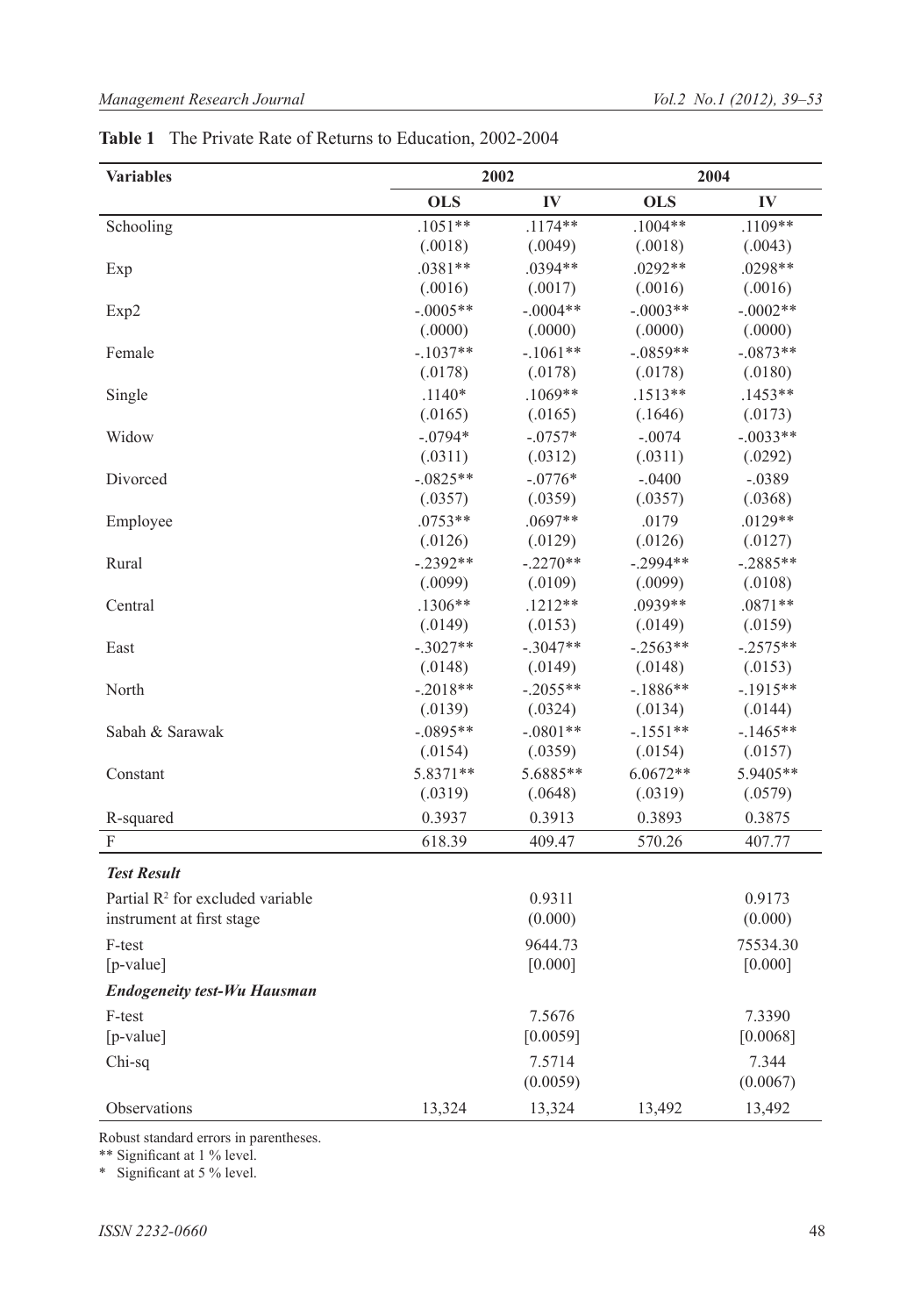Results from both 2002 and 2004 from reduce-equation of schooling have a highly significant effect on length of schooling and no direct impact on earnings. In other words, all equations are exactly identified. It is proved that D70 dummy can be used as the instrument for schooling. In addition, any potential endogeneity in schooling was also checked. Using the well-known Durbin-Wu and Hausman's test, the hypothesis that the OLS estimates differ is accepted at the significant level of 1 percent. All diagnostic tests of relevancy and validity having been satisfied, D70 was therefore acceptable as the instrument for IV. All the diagnostic test results are presented in the bottom rows (Test Result) in Table 1. By obtaining the original controlling variables, dummies for gender, marital status, activity and region (zone), the results suggested that IV estimates were somewhat higher than those derived using OLS. Column 3 and 5 provide the rate of returns estimated using IV, at 11.74 and 11.09 percent for 2002 and 2004, respectively.

The private rates of returns to education by IV estimation are approximately 11.70 and 10.46 percent higher than those resulting from the use of OLS. It is frequently asserted in the literature that the standard error from IV estimation is higher than that from OLS (for example, see Card, 2001; Card, 1999; Angrist & Krueger, 1992). These results are in line with Brunello & Miniaci (1999) for Italy. They used data of male house hold heads drawn from The Bank of Italy Survey (from 1993 to 1995). The important exogenous event in Italian education, which is Law 910 of December 1969, was used as the instrument. Their results suggested that private rate of return increased from 4.8 percent (OLS) to 5.6 percent (IV). It was higher by 10 percent, as with our findings. Meghir and Palmer (1999) examined the impact of the Swedish school reforms, i.e. the extension of compulsory schooling by one year, and this also corresponded with our findings. Their result, obtained using the exogenous variation induced by reform assignment, led to a point estimate that was higher than that derived using OLS, even when they allowed for the heterogeneous returns to years of schooling. This is also consistent with the idea that reform changed the composition of those taking higher education towards lower average ability and poor family background. Ashenfelter et al. (1999) analysed a several studies in the US and seven non-US countries between 1974 and 1995. They found that IV and twin studies estimates exceeded OLS estimates by 3.1 and 1.6 percentage points. But after they controlled for studies that produced no interesting results and the insignificant difference between the IV and the least-squares estimates, the differences were only 1.8 and 0.9 percentage point respectively (Fuente, A & Ciccone, 2002).

Duflo (2001) examined the effect of the school constructions program in Indonesia on education and earnings. She found returns to education ranging from 6.8 to 10.6 percent. Patrinos and Sakellariou (2004) estimates for Venezuela found the private rate of returns was 12 percent higher when using compulsory education. Uusitalo (1999) using changes in education sector "L/70" but result was not as good as those for the UK or other countries. A few studies in urban China also indicate that IV is higher than OLS by between 4 and 5 percentage points such as Giles et al. (2004), Heckman & Li (2004) and Fleisher et al.  $(2005)$  and Oreopoulus (2006 & 2007). However, they used family background, quality of elementary education and other instruments related to socio-economic indicators as the instrument. In contrast, some studies provide the opposite findings. For example, Vieira (1999) considered legal changes in compulsory education in Portugal using data drawn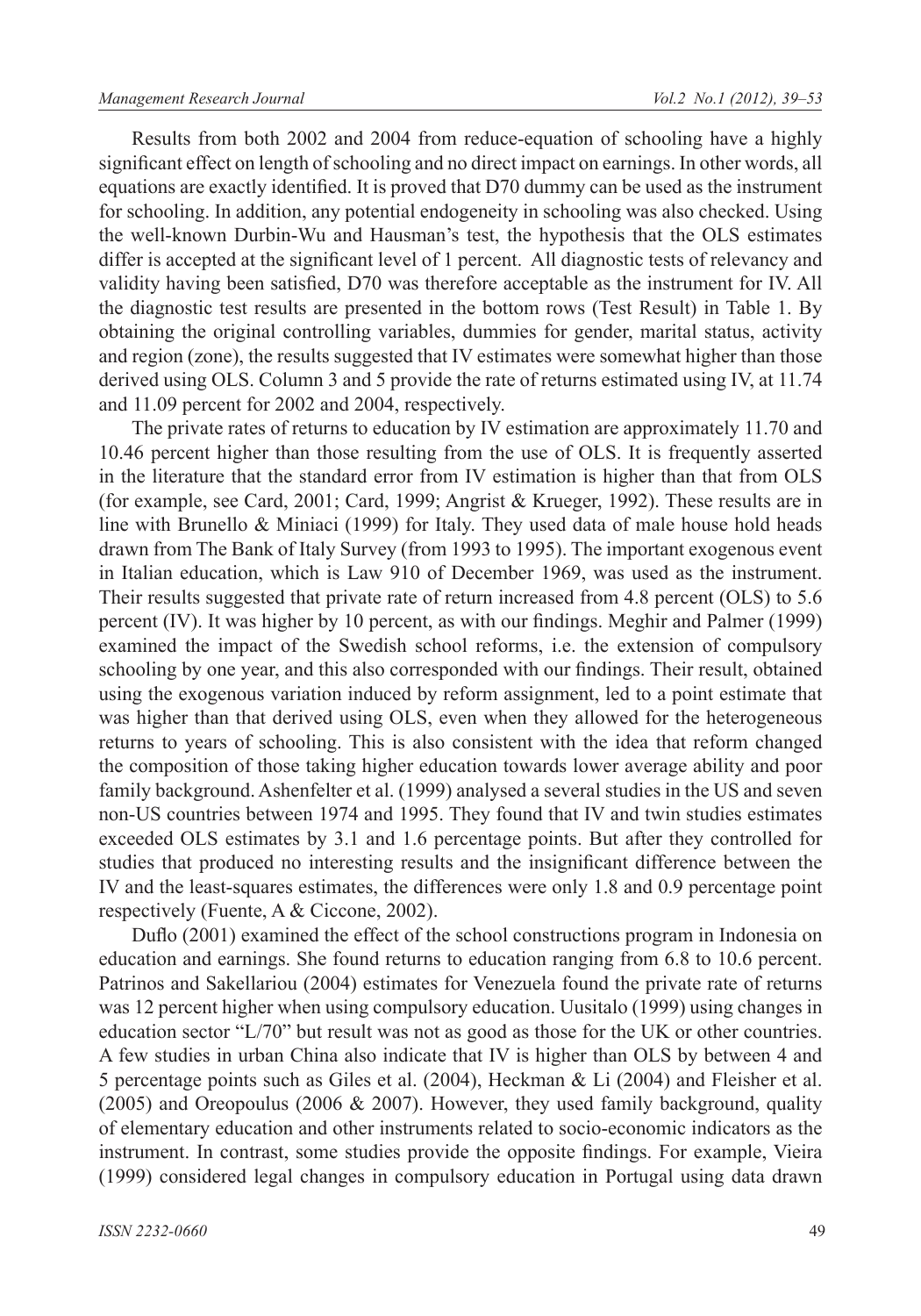from Quadros de Pessoal for the years 1986 and 1992. The results showed high standard errors and OLS estimates that were higher than those derived using IV. Unfortunately, the comparison between OLS and IV estimations using Malaysian data with different IV instruments could not be made because there have been no previous studies of this kind relating to Malaysia. The main reason for this is probably the difficulty in getting the data.

# **CONCLUSION**

The average private rate of return for an additional year of schooling in Malaysia was 10.51 and 10.04 percent for 2002 and 2004, respectively. An additional year of experience has increased earnings by 3 to 5 percent for all year of surveys. The human capital model, i.e. the earnings function, fitted well with the Malaysian data. The model's coefficients and signs were in line with the theory. The schooling parameters shows the private rate of return to education were similar to the world average and slightly higher than the average of Asia. The estimation of the private rate of returns to education using the IV approach is higher than results from using OLS by approximately 10 to 11 percent. The studies on the returns to education in Malaysia do not attract many local economists compared to other developing countries, such as China, and some countries across Europe. The lack of good quality and rich information relating to individuals' earnings and schooling has been a barrier to those interested in studying the economics of education in Malaysia. However, some previous studies have given a basic idea and information on returns for each level of schooling. For example, the private rate of returns was shown to be higher at pre-university, followed by university level education (Chung, 2002 & 2004), whilst, lower and upper secondary levels were not showing high rates of returns to education.

In summary, the findings of this study are as follows. Firstly, we found the average private rate of returns for Malaysia to be almost consistent with the world average. The homogenous return was about 10 percent, equal to the world average and slightly higher than the Asian average. Secondly, the most important finding is that the returns to schooling in Malaysia are heterogeneous. The returns vary across individuals. By using the IV method, we estimated the LATE from schooling reforms and found the returns to be higher than the estimate using OLS. Using two sets of data, 2002 and 2004, the private rate of return to education increased between 10 and 15 percent compared to conventional OLS-based estimation. The difference in estimates of rates of return to education using the OLS and the IV methods are not solely due to the well-known tendency for IV to result in higher estimates than OLS. It is also due to the fact that the schooling reform that is the chosen instrument in the IV method has itself generated higher positive returns. The findings of this study are also consistent with the findings using data from other countries.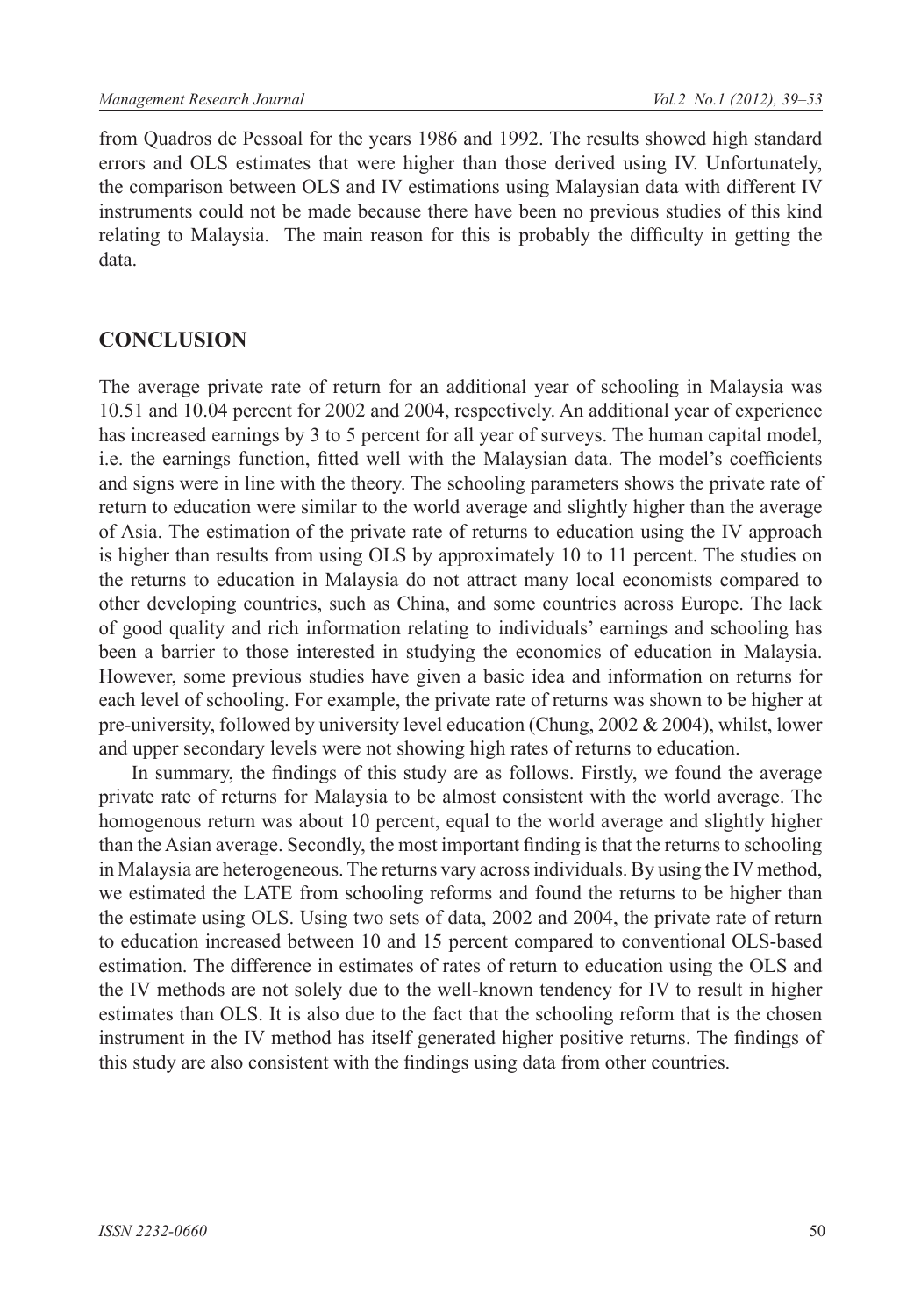#### **REFERENCES**

- Angrist, J.D. & Krueger, A. (1992). The effect of age at school entry on educational attainment: An application of instrumental variables with moments from two samples. *Journal of the American Statistical Association*, 87, 328-336.
- Ashenfelter, O., Harmon, C. & Oosterbeek, H. (1999). *A review of estimates of the schooling/ earnings relationship, with test for publication bias*. Labour Economics, 6, 453-470.
- Blau, D.M. (1986). *Self-employment, earnings, and mobility in Peninsular Malaysia*. World Development, 14(7), 839‒852.
- Blundell, R., Dearden, L., Goodman, A. & Reed, H. (2000). *The Returns to higher education in Britain: Evidence from a British Cohort*. The Economic Journal, 110 (February), 82 – 99.
- Blundell, R. Dearden, L. & Sianesi, B. (2004). *Evaluating the Impact of Education on Earnings in the UK: Models, Methods and Results from the NCDS*. University College London and Institute of Fiscal Studies, December 2004, London.
- Bound, J., Jeagar, D.A. & Baker, R. (1995). Problem with instrumental variables estimation when the correlation between instruments and endogenous explanatory variables is weak. *Journal of the American Statistical Association*, 90 (430), 443‒450.
- Brunello, G. & Miniaci, R. (1999). The economics returns to schooling for Italian men. An evaluation based in instrumentals variables. *Labour Economics*, 6, 509–519.
- Card, D. (1999). The causal effect on education and earning. In O. Aschenfelter & D. Card (Eds.). *Handbooks of Labour Economics 3*, Amsterdam: North-Holland.
- Card, D. (2001). *Estimating the returns to schooling: Progress on some persistent econometrics problem.* Econometrica, 69(5), 1127-1160.
- Chapman, B.J. & Harding, J.R. (1985). Sex differing in earnings: An analysis of Malaysia wage data. *The Journal of Development Studies*, 21, (3), 3672-73.
- Chernozhukov, V. & Hansen, C. (2008). Instrumental variable quantile regression: A robust inference approach. *Journal Econometrics*, 132, 491-525.
- Chung, T.P. (2003). Returns to education: updates for Malaysia. *Applied Economics Letters, 10*, 837‒841.
- Chung, T.P. (2004). The returns to education and training: Evidence from the Malaysian Family Life Surveys. Pacific Economic Review, 9(2), 103-116.
- Duflo, E. (2001). Schooling and labor market consequences of school construction in Indonesia: Evidence from an unusual policy experiment. *American Economic Review* 91(4), 795–813.
- Fleisher, B.M., Sirianova, K. & Wang, X. (2005). Returns to schooling in China under planning and reform. Journal of Comparative Economics, 33, 265-277.
- Fuente, A. & Ciccone, A. (2002). *Human capital in a global and knowledge-based economy, Final Repor*t. OECD: Paris.
- Gallup, J. L. (1997).*Ethnicity and earnings in Malaysia* (Development Discussion Paper No.592). New York: Harvard Institute for International Development.
- Giles, J., Park, A. & Zang, J. (2004). *The proletarian cultural revolution, disruptions to education, and returns to schooling in urban China*. University of Michigan: Department of Economic.
- Griliches, Z. (1977). Estimating the returns to schooling: Some econometric problems. *Econometrica*,  $(45)$ , 1–22.
- Harmon, C. & Walker, I. (1995). Estimates of the economic return to schooling for United Kingdom. *The American Economic Review*, 85(5), 1278‒1286.
- Hawley, J.D. (2004). Changing returns to education in times of prosperity and crisis, Thailand 1985–1998. *Economics of Education Review*, 23, 273–286.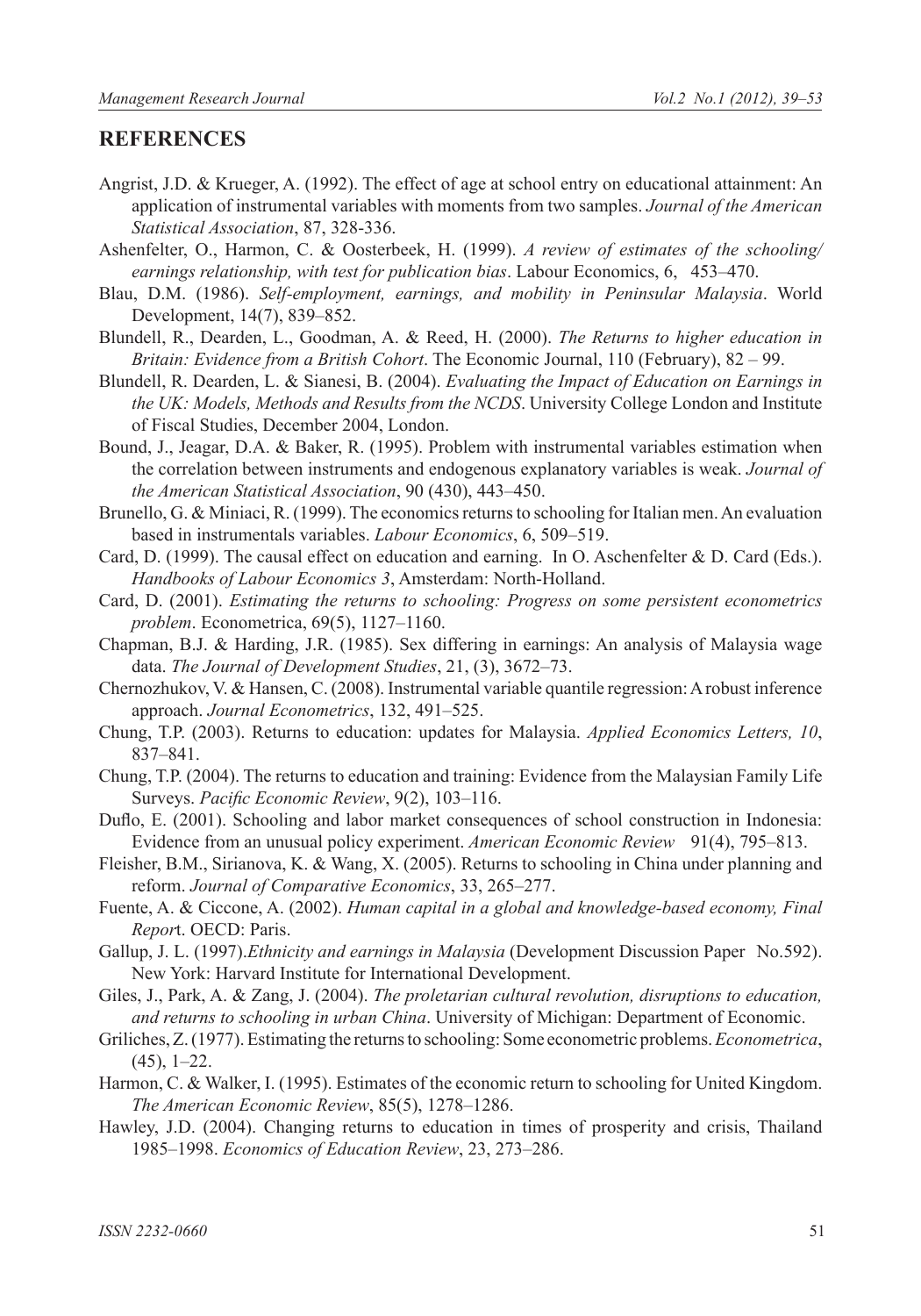- Heckman, J.J. & Vytlacil, E.J. (2000). The relationship between treatment parameters within a latent variable framework. *Economics Letters*, 66, 33–39.
- Heckman, J.J. & Li, X. (2004). Selection bias, comparative advantages, heterogeneous returns to schooling to education: Evidence from China in 2000. *Pacific Economic Review 9*, 155–171.
- Hoerr, O. D. (1973). *Education, income, and equity in Malaysia*. Economic Development and Cultural Change, 21(2), 247–273.
- Imbens, G.W. & Angrist, J.D. (1994). Identification and estimation of local average treatment Effects. *Econometrica*, 62(2), 467‒475.
- Lee, K.H. (1980). *Education, earnings, and occupational status in Malaysia*. (Unpublished doctoral dissertation). London School of Economics and Political Science, London.
- Marmer, V. & Sakata, S. (2011). *Instrumental variables estimation and weak-identificationrobust inference based on a conditional quantile restriction*. University of British Columbia: Department of Economics.
- Mazumdar, D. (1981). *The urban labor market and income distribution: A study of Malaysia*., New York: Oxford University Press.
- Meghir, C. & Palme, M. (1999). *Assessing the effect of schooling on earnings using a social experiment* (Working Paper Series in Economics and Finance 313). Stockholm: School of Economics.
- Mincer, J. (1974). *Schooling, experience and earning*. New York: Columbia University Press.
- Ministry of Education, Malaysia. (1980). *Education in Malaysia*. Kuala Lumpur: Dewan Bahasa dan Pustaka, Kuala Lumpur.
- Ministry of Education, Malaysia. (2001). *Education in Malaysia*, Dewan Bahasa dan Pustaka, Kuala Lumpur.
- Moock, P. R., Patrinos, H.A. & Venkataraman, M. (2003). Education and earnings in a transition economy: The case of Vietnam. *Journal of Education Review*, 22, 503–510.
- Neville, W. (1998). Restructuring education in Malaysia: The nature and applications of policy changes. *Higher Education Policy II*, 257-279.
- Okposin, S. B., Abdul Hamid, A. H. and Boon, H. O. (2005). *The changing phase of Malaysian economy*. Kuala Lumpur: Pelanduk Publications.
- Oreopoulus, P. & Salvanes, K. G. (2009). *How large are returns to schooling? Hint: Money isn't everything* (NBER Working Papers Series 15339). Cambridge: National Bureau of Economic Research.
- Oreopoulus, P. (2006). Estimating average and local treatment effects of education when compulsory school laws really matter. *American Economic Review*, 96 (1), 152-175.
- Oreopoulus, P. (2007). Do dropouts drop out to soon? Wealth, health, and happiness from compulsory schooling. *Journal of Public Economics*, 91 (11-12), 2213-2229.
- Patrinos, H.A. & Sakellariou, C. (2004). *Schooling and labor market impacts of a natural policy experiment* (Policy Research Working Paper 3459). Paris: World Bank.
- Pons, E. & Gonzalo, M.T. (2001). *Returns to schooling in Spain*. *How reliable are IV estimates?*  (Working Paper No. 446). London: Queen Mary, University of London.
- Psacharopoulos, G. & Patrinos, H. A. (2002). *Returns to investment in education: A further update*. Paris: Worl Bank.
- Psacharopoulos, G. & Patrinos, H.A. (2004). *Returns to investment in education: A further update*. Education Economics, 12 (2), 111-134.
- Psacharopoulos, G. (1994). *Returns to investment in education: A global update*. World Development 22(9), 1325‒43.
- Rahmah, I. & Rogayah, M. Z. (2003). Earnings differentials determinants between skills in the Malaysian manufacturing sector. *Asian Economic Journal*, 17(4), 325‒340.